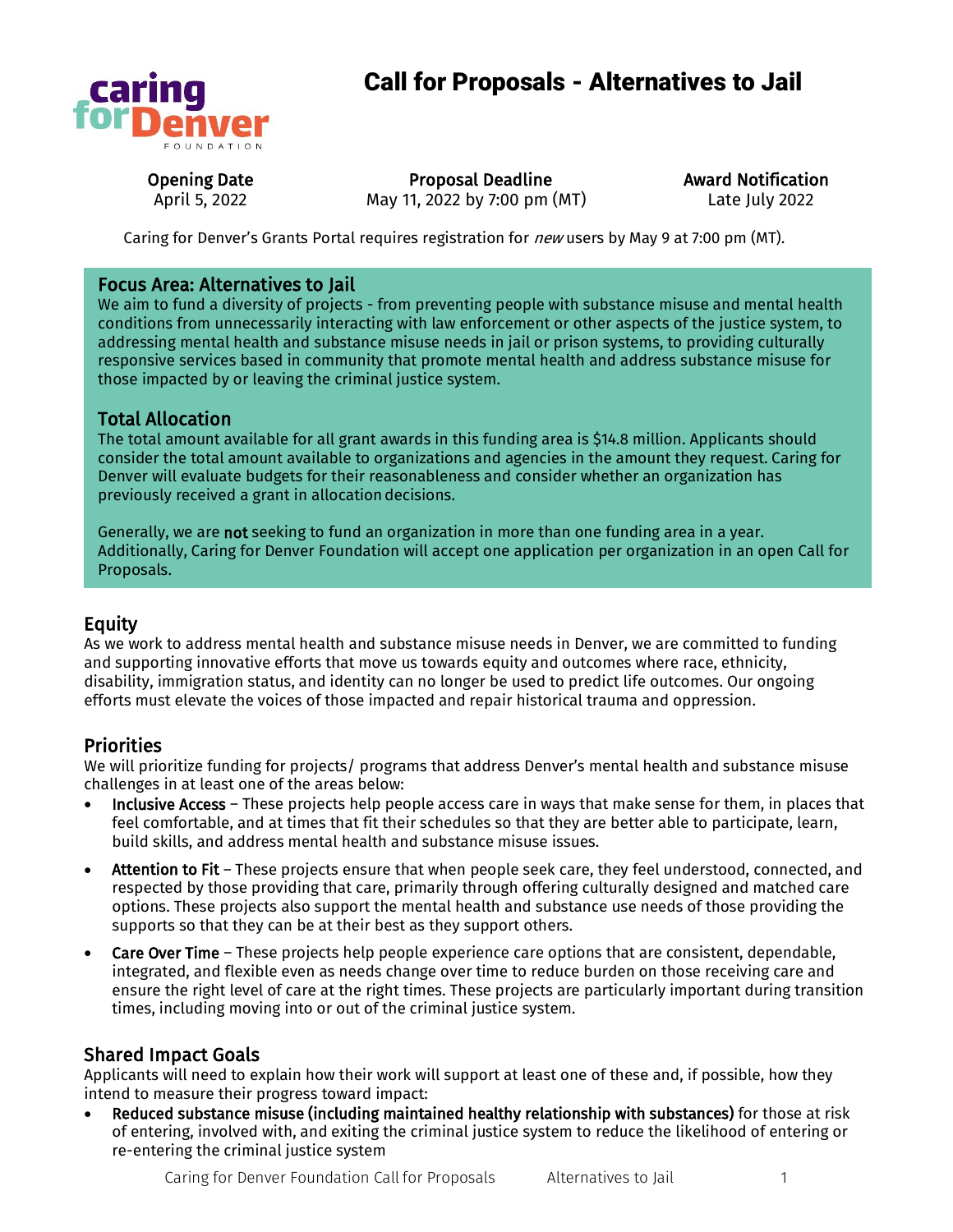- Improved or maintained positive mental health (including reduced harm to self and others) for those at risk of entering, involved with, and exiting the criminal justice system to reduce the likelihood of entering or re-entering the criminal justice system
- Increased equity in mental health and substance misuse outcomes for those at risk of entering, involved with, and exiting the criminal justice system to reduce the likelihood of entering or re-entering the criminal justice system
- Reduced entry or recidivism into the criminal justice system for those experiencing mental health and substance misuse challenges

#### Considerations

These considerations are based on additional feedback we've gathered through our learning activities specific to Alternatives to Jail funding. Grant decisions will favor programs/projects that:

- Focus on the strengths of participants
- Have demonstrated partnership and trust with impacted communities
- Have demonstrated partnership or are actively working to build relationships with systems
- Have demonstrated experience working with under-resourced people, including but not limited to people of color, youth and women, and those unhoused or likely to be unhoused
- Focus on supporting those with severe and persistent mental illness as they transition away from or out of jails or prisons
- Focus on supports for the families of those involved with or exiting the criminal justice system

Applicants are encouraged to review summaries of our current and past Alternatives to Jail grants on our [Alternatives to Jail web page](https://caring4denver.org/work/alternatives-to-jail/) and read about learnings from our first Alternatives to Jail grantees in our 2021 [Alternatives to Jail Learning Brief.](https://caring4denver.org/wp-content/uploads/2021/07/Caring-for-Denver-Foundation-Learning-Brief-Alternatives-to-Jail-April-2021.pdf) More information about how we will partner with you to assess progress and learn together, is available via download on th[e Evaluation & Learning page](https://caring4denver.org/grants/evaluation-learning/) on our website.

About Caring for Denver Foundation<br>Caring for Denver Foundation was founded and funded to address mental health and substance misuse challenges facing City and County of Denver residents.

Caring for Denver was created by [City ordinance](https://caring4denver.org/wp-content/uploads/2020/06/C4D-Ordinance-Amended-FINAL-62218.pdf) to fund the following purposes:

- Mental health services and treatment for children and adults
- Opioid and substance misuse prevention, treatment, and recovery programs
- Housing and case management services to reduce homelessness, improve long-term recovery, and reduce the costly use of jails and emergency rooms for those with mental health and substance misuse needs
- Suicide prevention programs
- Co-responder and alternative response program funding, and training on how to properly assess and handle people with mental health and/or substance misuse needs

These purposes are expressed through four community-identified, Board approved [funding priorities:](https://caring4denver.org/wp-content/uploads/2020/05/Caring-for-Denver-Foundation-Strategic-Priorities-Report_FINAL-2020.pdf) Alternatives to Jail, Care Provision, Community-Centered Solutions, and Youth. Calls for proposals for the other priority areas will be released at later dates on ou[r website.](https://caring4denver.org/)

# **Eligibility**

Projects and activities supported by Caring for Denver's grantmaking must serve or support only residents of the City and County of Denver ("City"). Caring for Denver's general definition of residency is derived from the State of Colorado Medical Services Board Rule 8.607.1(F) around Areas of Service. The following individuals will be considered City residents by Caring for Denver:

- An individual physically residing full time in the City
- An individual experiencing homelessness presenting in the City and intending to stay in the City
- An individual, under 21 years of age and in the custody of Denver Human Services ("DHS")
- An individual, under 18 years of age and in primary legal and residency custody of a City resident
- A non-City resident who is placed in a mental health and/or substance abuse program while in a City Jail